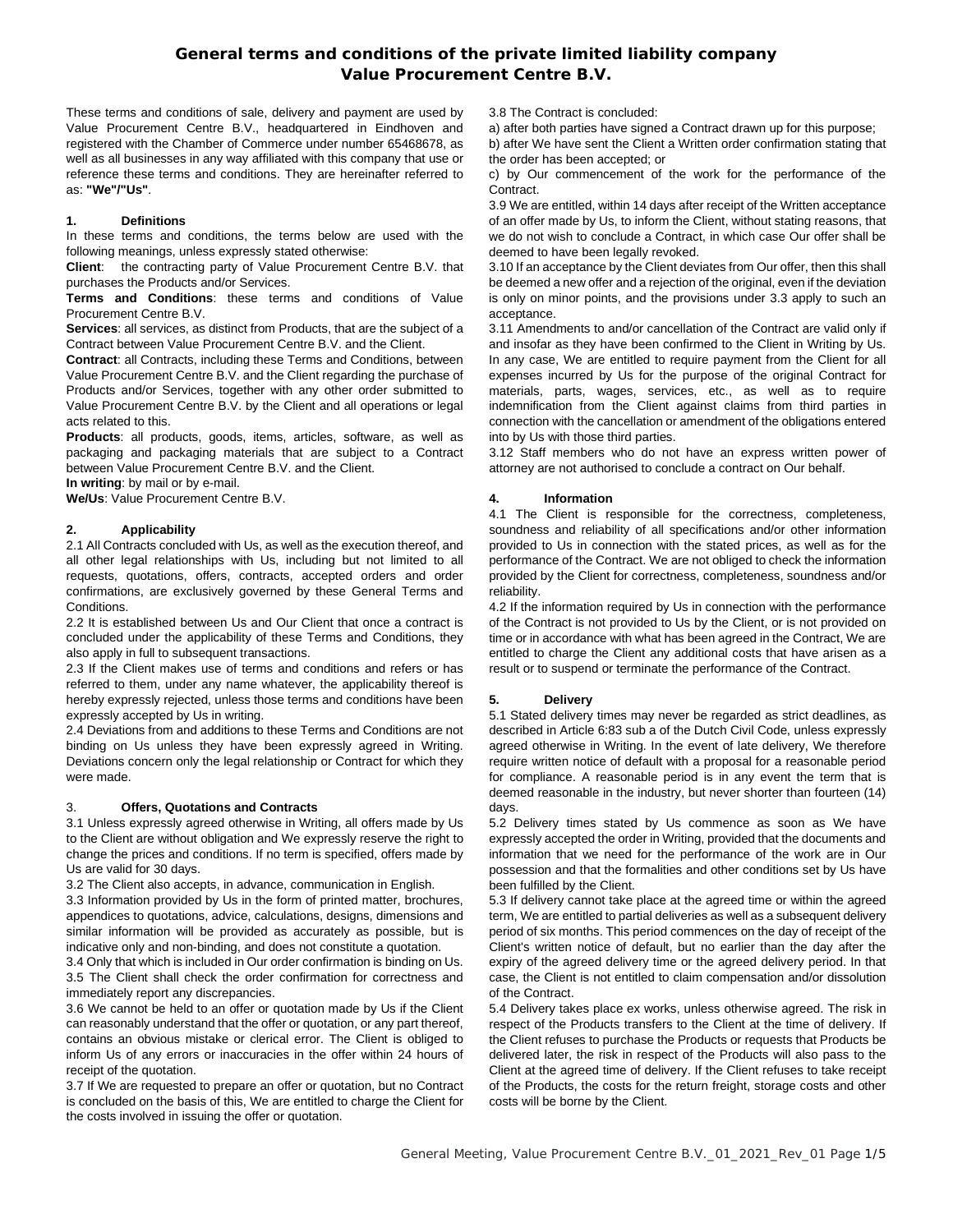5.5 The Supplier is responsible for standard packaging of the products to be delivered. The associated costs are included in the price, unless otherwise agreed. Special packaging is not included in the price.

5.6 If items belonging to the Client are made available to Us at Our company in connection with the performance of the Contract, the items remain at the risk of the Client and the Client shall take out valid insurance in this respect.

5.7 Our binding commitment to a delivery deadline expressly agreed in Writing shall lapse if the Client wishes to amend the specifications of the Contract, unless the negligible significance of the amendment does not reasonably require Us to make any changes to the use of production capacity originally planned by Us over that time.

5.8 In the performance of the Contract, the Client is obliged by Us to do all that is reasonably necessary or desirable to enable Us to deliver on time, including promptly answering Our questions and preventing defective deliveries.

5.9 In the event of the Client's non-compliance with the provisions of the previous paragraphs of this article, a delivery deadline expressly agreed in Writing is no longer binding and the Buyer is in default without any need for written notice of default by Us. In that case We are entitled, without prejudice to Our rights under the law, to suspend the performance of the Contract until the Client has rectified this default, or to dissolve the Contract.

#### **6. Retention of Title**

6.1 We reserve the ownership of all Products delivered by Us until the time of full payment of all that We are entitled to claim from the Client.

6.2 Insofar as Our property should be lost through specification, the Client shall establish a non-possessory pledge on Our behalf on the items in which the Products delivered by Us have been processed, up to the amount We may claim on the Client for any reason.

6.3 The Client is obliged to notify Us immediately of any claims or attempts by third parties to take control of or recover the Products that are Our property. The Client is obliged to do everything on its part to protect Our property and claim rights.

6.4 If the Client fails to fulfil any obligations towards Us, We are immediately authorised and entitled to reclaim the Products without further notice of default. By accepting these Terms and Conditions, the Client hereby authorises Us, now and in the future, to enter the place(s) where the Products are located, for the aforementioned purpose. The Client is obliged to designate the place where the Products are located and is furthermore obliged to provide all necessary cooperation.

6.5 As long as full payment of the claims as referred to in article 6.1 has not taken place, the Client is not authorised or entitled to take the Products that are subject to Our retention of title (other than in the usual exercise of his profession or business), to put them out of his actual control, to dispose of them or to encumber them with any right. Assigning a claim to another legal entity is not permitted.

6.6 The Client is not entitled to sell, hire-sell, rent, lend, pledge or provide security for the Products or place them under the actual control of a third party without express written consent from Us.

6.7 As soon as the Client has fulfilled all its payment obligations under all Contracts and other legal relationships, We transfer ownership of the supplied Products to the Client.

6.8 The Client will be credited for Products returned in accordance with this article, provided the Products are in good condition and/or otherwise usable by Us, consistent with the market value to be determined on the day of the return, without prejudice to Our right to set off against this credit all financial obligations towards Us incumbent on the Client, including the losses suffered by Us and the costs associated with exercising retention of title, interest and other costs.

6.9 The Client is obliged to insure the Products referred to in this article against the risks of fire, theft, storm and water damage. Payments in respect of damage and loss of said Products shall replace said Products. 6.10 The Client has no right of retention against Us in respect of the Products delivered by Us.

6.11 We are entitled to exercise the right of retention on all items relating to the performance of the Contract, including items belonging to the Client and actually held by Us in relation to the Contract, if the Client has obligations related to the performance of the Contract or other contracts

in whole or in part. This also applies to costs that We have incurred for the care that We are obliged to observe with regard to the item.

## **7. Warranty**

#### 7.1 We guarantee:

a) for ninety (90) days from the delivery date: the quality of the Products supplied by Us, comprising Printed Circuit Boards (PCBs) and the materials used for them;

b) for one (1) year from the delivery date: the quality of the Products supplied by Us, comprising semi-finished and fully assembled machines and/or products and the materials used for this; provided that the Products are used in a normal, careful manner and in accordance with the instructions from Us and from the supplier of the materials used for them, and for the purpose for which they were manufactured. In any case, We never guarantee more than the relevant warranties provided by suppliers. We make no further guarantees. The Client shall provide Us with the proof of purchase (invoice) with delivery date and product type, type number, item number and/or product number with a description of the defect within a period of thirty (30) days after the Client has noticed or could reasonably have noticed the defect, and shall return the defective Product to Us within ten (10) days of the warranty claim.

7.2 The warranty excludes defects in materials or parts for supplied Products for which the technical specification and/or use has been prescribed by or on behalf of the Client or which have been made available to Us by or on behalf of the Client. Also excluded are defects in the supplied items that have arisen through the use of the aforementioned materials or parts. In this regard, unsuitability for the use for which the prescribed materials or parts are intended is equated with a defect. In accordance with Our warranty obligation, We are not liable if an item does not function properly as a result of a defect in a design, construction, specification or working method prescribed by or on behalf of the Client or of an error in advice provided by or on behalf of the Client. 7.3 The warranty also excludes materials or parts from third parties that were not supplied or delivered by Us and which have been or will be fitted by or on behalf of the Client into or onto items delivered by Us.

7.4 Our warranty obligation lapses in the following circumstances:

a) The Client itself modifies, repairs and/or replaces the supplied items or has this carried out by third parties not designated by Us, unless expressly agreed otherwise in writing;

b) The Client uses the supplied items for other than normal purposes;

c) The Client uses, treats or maintains the supplied items in an injudicious, careless or incorrect manner or does not correctly follow the maintenance schedules;

d) defects which are the result of negligence, accident or normal wearand-tear or which must be attributed to circumstances of an exceptional nature, which even with careful preparation and execution of the work, We should not reasonably be considered to have been able to foresee when accepting and/or executing the work in question;

e) failures resulting from defects in, or which are caused by, goods that are combined by the Client and/or third parties with Our delivered goods; f) anomalies and/or defects created as a result of incorrect information or details shared by the Client;

g) the Client overloads or exposes delivered goods to extreme conditions; h) The Client fails to fulfil any obligation of any type towards Us arising from the Contract.

7.5 The costs of identifying and repairing defects that are not covered by Our guarantee under this Article shall be charged to the Customer at the rates applicable at that time.

7.6 If We honour the Client's warranty claim, We shall only be obliged to replace or repair, at our own discretion. More specifically, We shall have no further liability and shall therefore not be obliged, among other things, to provide reimbursement or payment for the purchase cost, (additional) damages, or compensation for expenses incurred, whether for transportation, fieldwork, research, service, disassembly, replacement and/or new installation, or otherwise. In light of ongoing technological developments, We reserve the right to not replace the Product under warranty with the exact same product, but rather with a Product of comparable or better quality.

#### **8. Inspection, complaints and return procedure**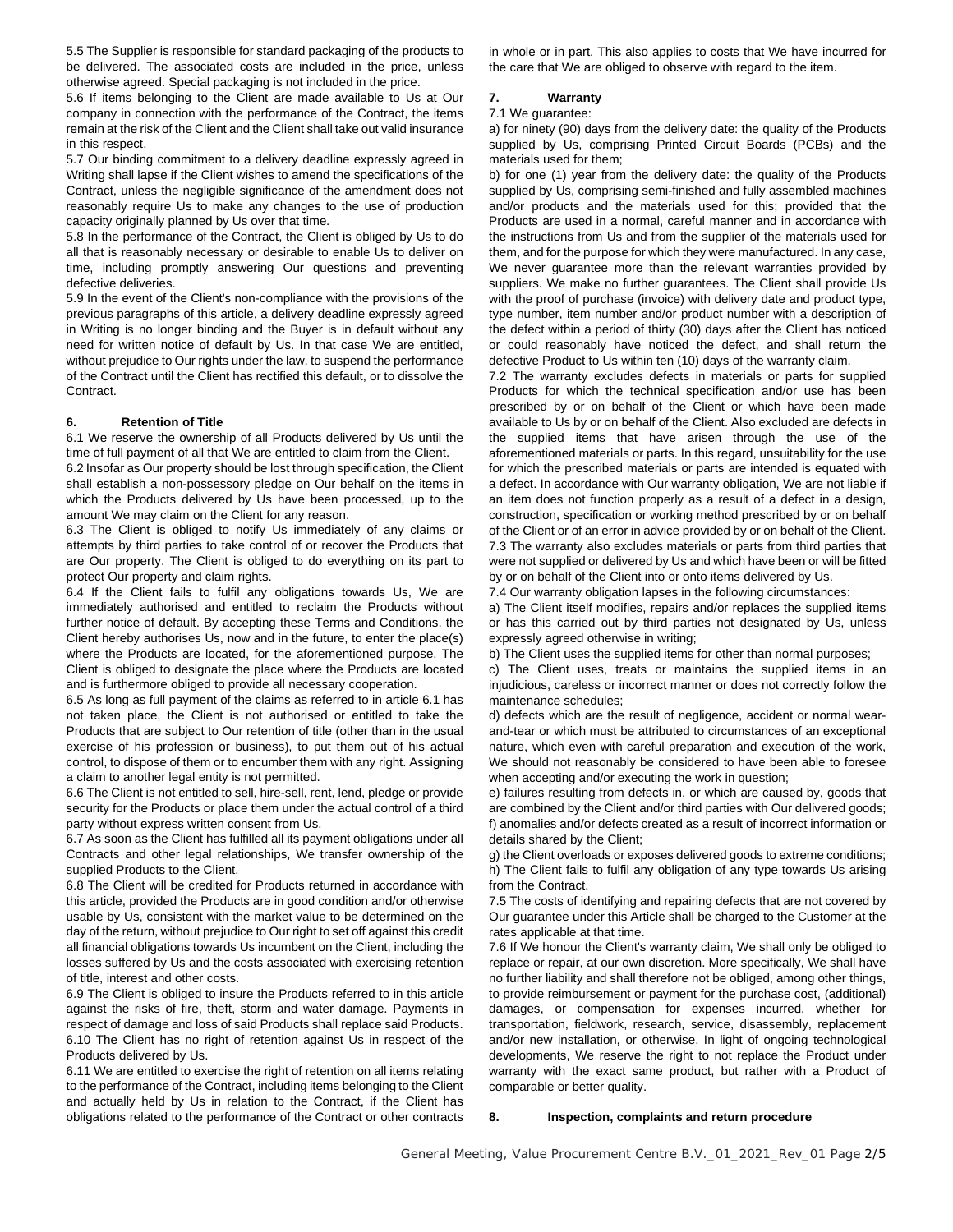8.1 Immediately following delivery, the Client shall count, evaluate and check the Products for any visible and easily detectable defects prior to storage or use. Once Products have been put into use, they are deemed to comply with the Contract.

8.2 The Client must demonstrate that there is a legitimate defect, anomaly, complaint, etc. The Client must therefore investigate the issue and provide the necessary proof. This research is carried out at the expense of the customer.

8.3 Return shipments to Us are only permitted with Our express permission, failing which they will not be accepted. The Client must provide Us with the proof of purchase (invoice), including delivery date and product type, model number, article number and/or product number, with a description of the reason for the return.

8.4 Complaints relating to quantities, sizes, weights, visible and easily discernible defects, as well as to damage, incorrect deliveries, or other shortcomings must immediately be reported to Us in writing, insofar as the nature of the Products permits, and in other cases, within five (5) days of delivery of the Products, whereby the proof of purchase (invoice), including delivery date and product type, model number, article number and/or product number, must be provided to Us with a description of the cause of the defect.

8.5 Complaints regarding invoicing must be submitted to Us in writing as soon as reasonably possible, but in any case within thirty (30) days of receipt of the invoice, in part to enable Us to investigate the validity and source of the complaint(s).

8.6 No claims will be accepted for delivered Products that meet quality standards but appear to be unsuitable for the purpose for which the Client wishes to use them, of which We were not informed in writing.

8.7 The returns process outlined in Article 8.2 also applies to Our Products covered by the warranty described in Article 7, as well as to incorrect orders, leftover and excess Product, and defective Products for which the warranty period referred to in Article 7 has expired.

8.8 For defective Products for which the warranty period referred to in Article 7 has expired, We will only examine and potentially repair these Products if an agreement is reached with the Client regarding the costs.

#### **9. Liability**

9.1 In the event that We are liable for any damages, Our liability shall be limited to a maximum of the net invoice amount of the Products delivered or the Services provided by Us. No liability is assumed for indirect damages (including, but not limited to, consequential damages of any kind, profit loss, lost savings, third-party damages, business interruption and/or damages arising from lost productivity) caused by any reason whatsoever.

9.2 Liability for damages in the broadest sense of the word, whether or not caused by intent or gross negligence on the part of non-managerial employees and third parties engaged by Us in the execution of the Contract, is fully excluded. The Client shall expressly indemnify Us against all possible claims by third parties, including but not limited to the Client's own employees and end customers, with respect to any damages caused by or in connection with the Products delivered or Services rendered, unless such damages are attributable to intent or gross negligence on Our behalf (including by our managerial staff) in the execution of the Contract.

9.3 We assume no liability for failure to fulfil a Contract and/or wrongful handling in the event that this is caused by exceptional or reasonably unforeseeable processing problems resulting from the nature and/or inadequacy of the items made available by the Client as part of the Contract. The Client is obliged to inform Us of any particularities related to the items made available. In addition, We assume no liability if items are manufactured in accordance with the instructions of the Client and/or third parties engaged by the Client.

9.4 We assume no liability for failure to fulfil a Contract and/or wrongful handling in the event that this is caused by the Client's failure to comply with the disclosure requirements set out in Article 4.

9.5 All advice, instructions, statements and communications provided by Us regarding qualities, properties and possible uses of Products and Services to be supplied by Us, as well as any additional activities relating to inspections, international standards and applying for CE markings, filling out forms, conducting audits and making calculations, are entirely

without obligation. We shall not be held liable for any damages resulting from the aforementioned advice and/or information provided, and the Client shall indemnify Us against all claims from third parties in this regard.

9.6 We assume no liability for damages caused by software or by the deletion or corruption of information data on computers or other information carriers and all related issues.

9.7 The exclusions and limitations of Our liability outlined in the preceding paragraphs of this Article are without prejudice to the other exclusions and limitations of Our liability described in these Terms and Conditions.

9.8 Any right to compensation is conditional upon the Client notifying Us of the loss in writing as soon as possible after it has been sustained. Any right of action the Client may have against Us shall expire at the end of one (1) year after the claim was made, unless the Customer has filed a legal claim for compensation before the expiry of that period.

9.9 The Client shall indemnify Us and/or our employees against any third party claims related to damages caused by the use of Services and/or Products supplied by Us.

#### **10. Prices**

10.1 Unless otherwise explicitly stated in writing, all prices apply to exworks delivery and do not include value added tax (VAT), import duties, any packaging, shipping and transportation costs, and additional government charges related to the sale, delivery, and/or execution of the Contract.

10.2 If, after the conclusion of the Contract but before delivery of the Products, one or more cost-determining factors, such as purchase prices, exchange rates, or taxes, duties, charges, freight, etc., change demonstrably, then We reserve the right to adjust the agreed upon prices accordingly, to the extent that this is not prohibited by law, and regardless of whether the change was foreseeable by Us at the time the Contract was concluded. In that case, the Client is not entitled to terminate the Contract.

10.3 If delivering in instalments, then we are entitled to invoice in instalments. Each instalment invoice issued by Us will be adjusted based on the price-determining factors that have changed.

10.4 All prices and rates are in US dollars and exclusive of value added tax (VAT).

10.5 For small orders, We reserve the right to charge the Client a reasonable fee for expenses.

10.6 Price increases resulting from additions and/or changes to the Contract and/or the specifications of the Products to be delivered and/or Services to be provided at the Client's oral or written request shall be paid by the Client. Changes in the Contract and variations to the agreed upon work will therefore be charged for, even if they have not been requested In Writing.

10.7 If no price has been agreed upon between the parties, but the parties have concluded one or more agreements with the same or virtually the same content in the year preceding the Contract, then the price will be calculated based on the production methods and calculation rates used for the previous agreement(s).

10.8 If, outside the application of the provisions of the previous paragraph of this article, no price has been agreed between the parties, if a price has only been issued by way of estimate or if the agreed price can be changed under these Terms and Conditions, the price or the change will be set at an amount considered reasonable in the industry sector.

## **11. Payment**

11.1 An invoice sent by Us to the Client must be paid within 30 days of the invoice date in the manner indicated by Us, even if the invoice relates to Products delivered on demand or to partial deliveries. Deviations from this must be documented in writing.

11.2 The Client is not entitled to any deduction, settlement or assignment of an invoice, unless this is expressly permitted by Us in writing.

11.3 We are entitled to demand full or partial advance payment at any time. If cash on delivery is stipulated, We are entitled to require proper security in advance. If and for so long as the Client in that case refuses or is unable to provide such security, We are entitled to suspend the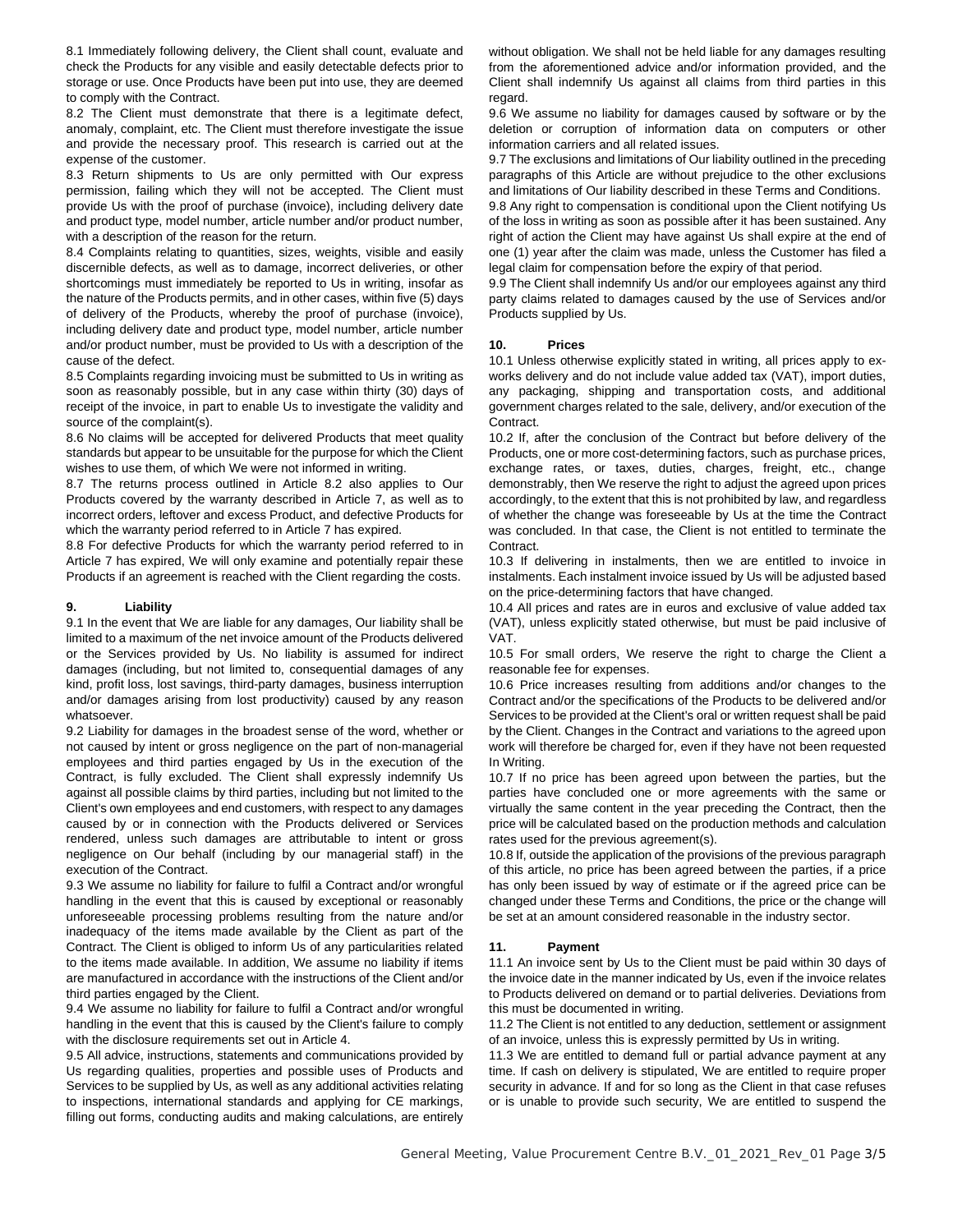performance of Our obligations or to regard the Contract as dissolved, without prejudice to Our right to compensation.

11.4 If the amount due according to the invoice has not been paid within the agreed term, the Client shall be in default without any requirement for a summons or prior notice of default and shall owe Us, from the date of the invoice, contractual interest of 1.5% per month on the outstanding amount, whereby part of a month is regarded as a whole month, without prejudice to the other rights accruing to Us.

11.5 If We hand over an unpaid invoice or part thereof to a third party for collection, all judicial and extrajudicial costs related thereto shall be at the expense of the Client. For the extrajudicial costs, the Client will owe Us at least 15% of the principal sum plus the interest already owed, with a strict minimum of €350, excluding VAT.

11.6 The payments made by the Client always serve first to settle all costs and interest owed and then to settle due and payable invoices that have been outstanding the longest, even if the Client states that the payment is for a later invoice.

11.7 During the performance of the Contract, We are entitled to suspend the fulfilment of Our obligations until the Client has provided security for the fulfilment of all obligations under the Contract at our request and to Our satisfaction. This provision also applies if credit has been stipulated. The Client's refusal to provide the required security entitles Us to dissolve the Contract without judicial intervention and to reclaim what has already been supplied, without prejudice to the right to compensation for costs, interest and damages.

11.8 Non-payment of an invoice amount on the due date will immediately make all claims from Us against the Client fully due and payable, expressly including the claims that were not yet due and payable at that time, without the need for any notice of default or notification from Us.

## **12. Cancellation**

12.1 The Client is entitled to cancel a Contract before We have commenced the performance of the Contract, provided that the Client compensates for any damages that We incur as a result. Any cancellation by the Client requires Our express written consent. Such damages include any losses as well as lost profits incurred by Us, and shall in any case include the costs that We have already incurred in the preparation process, including reserved production capacity, purchased materials, services invoked and storage.

## **13. Prototypes/samples**

13.1 The Client is obliged to carefully examine the drawings/proofs/samples/prototypes/software received from Us, whether or not at the Client's request, for errors and defects and to return them corrected or approved to Us with due speed.

13.2 Approval of the drawings/proofs/samples/prototypes/software by the Client is an acknowledgement that We have correctly carried out the work preceding the drawings/proofs/samples/prototypes/software.

13.3 We are not liable for deviations, errors and defects that have gone unnoticed in drawings/proofs/samples/prototypes/software approved or corrected by the Client.

13.4 Each proof/sample/prototype produced at the request of the Client will be charged in addition to the agreed price, unless it has been expressly agreed in writing that the costs of these drawings/proofs/samples/prototypes/software are included in the price.

## **14. Deviations**

14.1 Deviations between the Products on the one hand and the original design, drawing, copy or model or the proof/sample/prototype on the other, cannot constitute grounds for rejection, discount, dissolution of the Contract or compensation, if they are of minor significance.

14.2 When evaluating whether or not deviations in the work as a whole should be regarded as minor, a representative sample of the work will be taken into consideration, unless it concerns individually defined Products. 14.3 Deviations which, taking all circumstances into account, reasonably have no effect or only a minor effect on the functional value of the work, are always considered to be deviations of minor significance.

14.4 Deviations in the other materials and semi-finished products used by Us that are permitted under the terms and conditions of sale pertaining to the delivery of these materials and semi-finished products, shall be

regarded as deviations of minor significance. The relevant terms and conditions are available for inspection at Our premises. We will send the Client a copy of these terms and conditions free of charge upon request.

## **15. Force Majeure**

15.1 In the event of a force majeure situation as referred to in article 15.2, We are entitled to suspend the performance of the Contract for the period that the force majeure situation continues and We cannot be bound by any delivery time or bound to dissolve the Contract. Under no circumstances is the Client entitled to compensation for damages, costs or interest.

15.2 There is a situation of force majeure on Our part if, after the conclusion of the contract, We are prevented from fulfilling Our obligations under this contract or the preparation thereof as a result of war, danger of war, civil war, riots, acts of war, fire, water damage, flooding, strikes, company occupation, lockout, import and export barriers, government and legal measures, defects in machinery, failures in energy supply, whether in Our company or third parties from whom We source the necessary resources or raw materials in whole or in part, as well as during storage or transport, whether or not under own management, pandemics, epidemics, illness of one or more employees, or arising through any other causes through no fault of Our own or beyond Our control.

15.3 If the Client urges Us to do so in writing, We are obliged to state Our choice in Writing within eight days as referred to in article 15.1.

15.4 If We have partially fulfilled Our obligations at the time of the commencement of the force majeure, We are entitled to invoice the Products delivered or services performed separately and in the interim, and the Client is obliged to pay this invoice as if it concerned a separate Contract.

#### **16. Dissolution**

16.1 We reserve the right to dissolve the contract with immediate effect, without legal intervention, in the following cases:

a) the Client fails to fulfil any obligation it has towards Us, or does not fulfil it correctly or on time;

b) the Client is declared bankrupt, or a request to that effect has been filed; the Client applies for or has applied for a moratorium on payments; or the Client has been granted a provisional moratorium on payments, or an administrator has been appointed for the Client pursuant to the Natural Persons Debt Restructuring Act;

c) all or part of the Client's property is seized;

d) the Client has become legally incapacitated by a court order or has been deprived of its liberty;

e) the Client is dissolved or liquidated or, in the case of a natural person, dies;

f) the Client proceeds to strike or has already done so, or proceeds to transfer his business or an important part thereof, including the contribution of his business to a business that already exists or is yet to be established.

16.2 In the event of dissolution, any claim from Us against the Client is immediately due and payable.

## **17. Confidentiality and ownership by Us**

17.1 Items provided by Us to the Client such as data info, tapes, samples, photos, printing blocks, films, prints and/or drawings and similar documents are and remain Our property at all times.

17.2 Unless otherwise agreed, the items referred to in the previous paragraph, together with templates, stamps and tools which are used by Us for design and/or production purposes or are intended for such purposes, remain the property of Us at all times, even if costs have been charged to the Client for their manufacture, and are kept for a maximum of one (1) year, after which they will be destroyed.

17.3 The items referred to in the two preceding paragraphs of this article, if made available by Us to the Client, shall be kept separately by the Client in its offices and/or other business premises and returned to Us immediately upon request. The Client guarantees that without Our permission, the items in question shall under no circumstances be copied, recreated or otherwise replicated, made available to third parties for inspection or handed over.